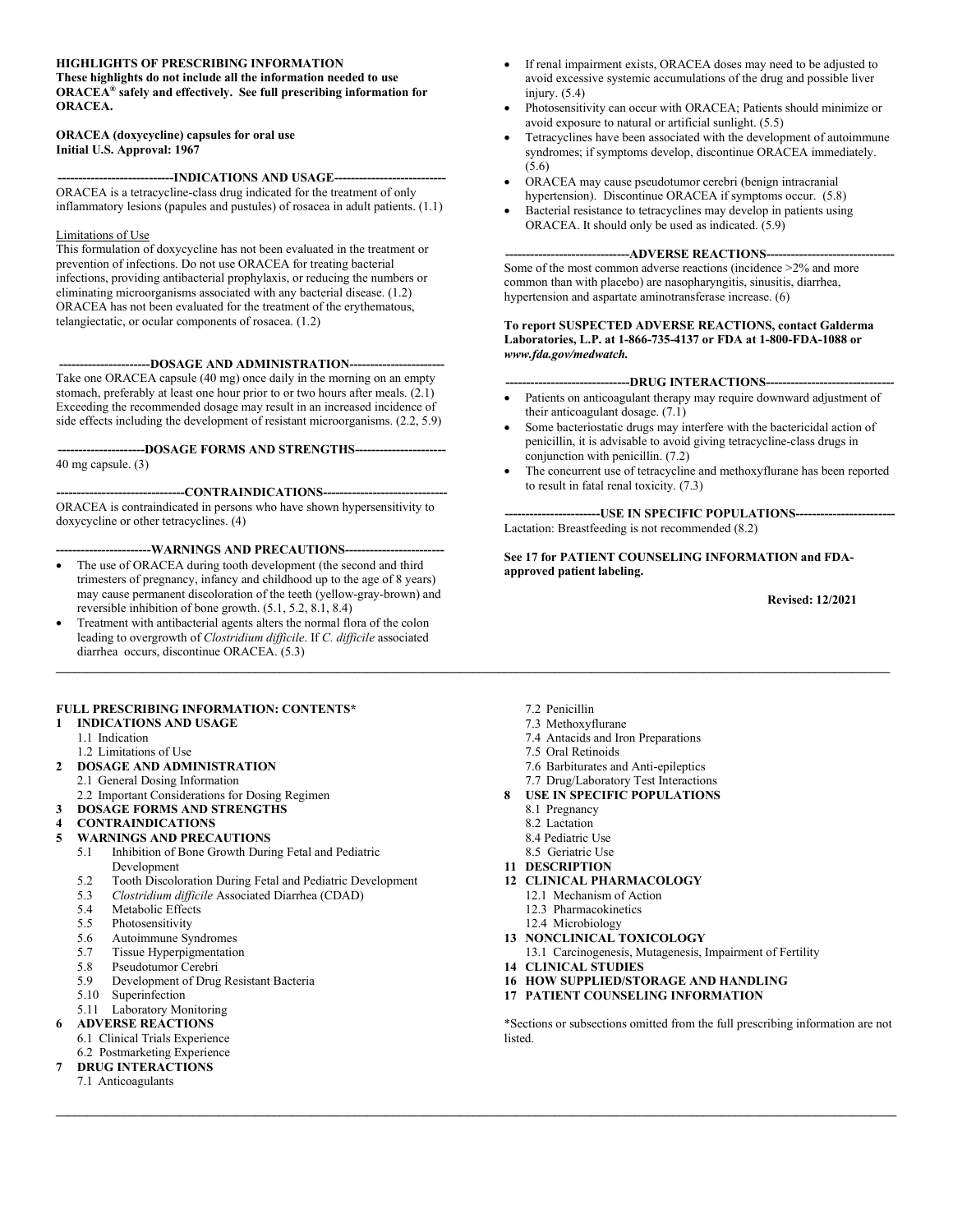## **FULL PRESCRIBING INFORMATION**

## **1 INDICATIONS AND USAGE**

#### **1.1 Indication**

ORACEA is indicated for the treatment of only inflammatory lesions (papules and pustules) of rosacea in adult patients. No meaningful effect was demonstrated for generalized erythema (redness) of rosacea.

#### **1.2 Limitations of Use**

This formulation of doxycycline has not been evaluated in the treatment or prevention of infections. Do not use ORACEA for treating bacterial infections, providing antibacterial prophylaxis, or reducing the numbers or eliminating microorganisms associated with any bacterial disease. To reduce the development of drug-resistant bacteria as well as to maintain the effectiveness of other antibacterial drugs, ORACEA should be used only as indicated.

ORACEA has not been evaluated for the treatment of the erythematous, telangiectatic, or ocular components of rosacea.

#### **2 DOSAGE AND ADMINISTRATION**

#### **2.1 General Dosing Information**

Take one ORACEA capsule (40 mg) once daily in the morning on an empty stomach, preferably at least one hour prior to or two hours after meals. Administration of adequate amounts of fluid along with the capsules is recommended to wash down the capsule to reduce the risk of esophageal irritation and ulceration [*see Adverse Reactions (6)*].

### **2.2 Important Considerations for Dosing Regimen**

The dosage of ORACEA differs from that of doxycycline used to treat infections. Exceeding the recommended dosage may result in an increased incidence of side effects including the development of resistant organisms.

#### **3 DOSAGE FORMS AND STRENGTHS**

40 mg beige opaque capsule imprinted with "GLD 40"

#### **4 CONTRAINDICATIONS**

This drug is contraindicated in persons who have shown hypersensitivity to doxycycline or any other tetracyclines.

#### **5 WARNINGS AND PRECAUTIONS**

### **5.1 Inhibition of Bone Growth During Fetal and Pediatric Development**

Doxycycline, like other tetracycline-class drugs, may cause inhibition of bone growth when administered during the second and third trimesters of pregnancy, infancy, and childhood. All tetracyclines form a stable calcium complex in any bone-forming tissue. A decrease in fibula growth rate has been observed in premature human infants given oral tetracycline in doses of 25 mg/kg every 6 hours. This reaction was shown to be reversible when the drug was discontinued. If doxycycline is used during the second or third trimester of pregnancy, advise the patient of the potential risk to the fetus *[see Use in Specific Populations (8.1)]*.

## **5.2 Tooth Discoloration During Fetal and Pediatric Development**

The use of tetracycline class drugs orally during tooth development (last half of pregnancy, infancy, and childhood up to the age of 8 years) may cause permanent discoloration of the teeth (yellow-gray-brown). This adverse reaction is more common during long-term use of the drug but has been observed following repeated shortterm courses. Enamel hypoplasia has also been reported. Use of tetracycline drugs is not recommended during tooth development *[see Use in Specific Populations (8.1)].*

#### **5.3** *Clostridium difficile* **Associated Diarrhea (CDAD)**

*Clostridium difficile* associated diarrhea (CDAD) has been reported with nearly all antibacterial agents, including doxycycline, and may range in severity from mild diarrhea to fatal colitis. Treatment with antibacterial agents alters the normal flora of the colon leading to overgrowth of *C. difficile*.

*C. difficile* produces toxins A and B which contribute to the development of CDAD. Hypertoxin producing strains of *C. difficile* cause increased morbidity and mortality, as these infections can be refractory to antimicrobial therapy and may require colectomy. CDAD must be considered in all patients who present with diarrhea following antibiotic use. Careful medical history is necessary since CDAD has been reported to occur over two months after the administration of antibacterial agents.

If CDAD is suspected or confirmed, ongoing antibiotic use not directed against *C. difficile* may need to be discontinued. Appropriate management should be instituted as clinically indicated.

#### **5.4 Metabolic Effects**

The anti-anabolic action of the tetracyclines may cause an increase in BUN. While this is not a problem in those with normal renal function, in patients with significantly impaired function, higher serum levels of tetracycline-class antibiotics may lead to azotemia, hyperphosphatemia, and acidosis. If renal impairment exists, even usual oral or parenteral doses may lead to excessive systemic accumulations of the drug and possible liver toxicity. Under such conditions, lower than usual total doses are indicated, and if therapy is prolonged, serum level determinations of the drug may be advisable.

#### **5.5 Photosensitivity**

Photosensitivity manifested by an exaggerated sunburn reaction has been observed in some individuals taking tetracyclines. Although this was not observed during the duration of the clinical studies with ORACEA, patients should minimize or avoid exposure to natural or artificial sunlight (tanning beds or UVA/B treatment) while using ORACEA. If patients need to be outdoors while using ORACEA, they should wear loose-fitting clothes that protect skin from sun exposure and discuss other sun protection measures with their physician.

#### **5.6 Autoimmune Syndromes**

Tetracyclines have been associated with the development of autoimmune syndromes. Symptoms may be manifested by fever, rash, arthralgia, and malaise. In symptomatic patients, liver function tests, ANA, CBC, and other appropriate tests should be performed to evaluate the patients. Use of all tetracycline-class drugs should be discontinued immediately.

#### **5.7 Tissue Hyperpigmentation**

Tetracycline-class drugs are known to cause hyperpigmentation. Tetracycline therapy may induce hyperpigmentation in many organs, including nails, bone, skin, eyes, thyroid, visceral tissue, oral cavity (teeth, mucosa, alveolar bone), sclerae and heart valves. Skin and oral pigmentation has been reported to occur independently of time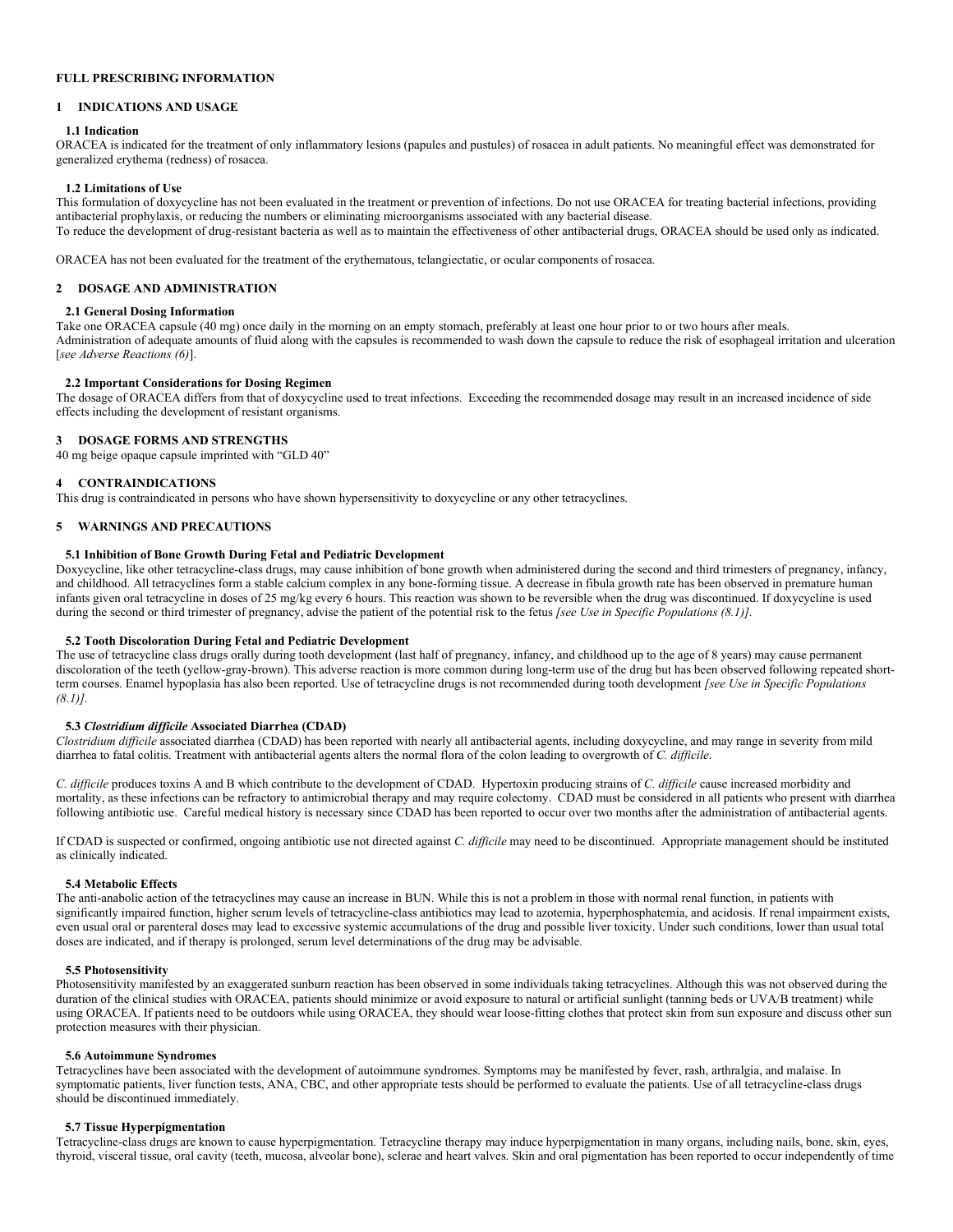or amount of drug administration, whereas other pigmentation has been reported to occur upon prolonged administration. Skin pigmentation includes diffuse pigmentation as well as over sites of scars or injury.

## **5.8 Pseudotumor Cerebri**

Pseudotumor cerebri (benign intracranial hypertension) in adults has been associated with the use of tetracyclines. The usual clinical manifestations are headache and blurred vision. Bulging fontanels have been associated with the use of tetracyclines in infants. While both of these conditions and related symptoms usually resolve after discontinuation of the tetracycline, the possibility for permanent sequelae exists. Patients should be questioned for visual disturbances prior to initiation of treatment with tetracyclines and should be routinely checked for papiledema while on treatment.

#### **5.9 Development of Drug Resistant Bacteria**

Bacterial resistance to tetracyclines may develop in patients using ORACEA. Because of the potential for drug-resistant bacteria to develop during the use of ORACEA, it should only be used as indicated.

#### **5.10 Superinfection**

As with other antibiotic preparations, use of ORACEA may result in overgrowth of non-susceptible microorganisms, including fungi. If superinfection occurs, ORACEA should be discontinued and appropriate therapy instituted. Although not observed in clinical trials with ORACEA, the use of tetracyclines may increase the incidence of vaginal candidiasis. ORACEA should be used with caution in patients with a history of or predisposition to *Candida* overgrowth.

#### **5.11 Laboratory Monitoring**

Periodic laboratory evaluations of organ systems, including hematopoietic, renal and hepatic studies should be performed. Appropriate tests for autoimmune syndromes should be performed as indicated.

#### **6 ADVERSE REACTIONS**

#### **6.1 Clinical Trials Experience**

Because clinical trials are conducted under widely varying conditions, adverse reaction rates observed in the clinical trials of a drug cannot be directly compared to rates in the clinical trials of another drug and may not reflect the rates observed in practice.

**Adverse Reactions in Clinical Trials of ORACEA:** In controlled clinical trials of adult subjects with mild to moderate rosacea, 537 subjects received ORACEA or placebo over a 16-week period. The following table summarizes selected adverse reactions that occurred in the clinical trials at a rate of  $\geq 1\%$  for the active arm:

| Table 1. Incidence (%) of Selected Adverse Reactions in Clinical<br>Trials of ORACEA (n=269) vs. Placebo (n=268) |               |         |  |  |
|------------------------------------------------------------------------------------------------------------------|---------------|---------|--|--|
|                                                                                                                  | <b>ORACEA</b> | Placebo |  |  |
| Nasopharyngitis                                                                                                  | 13(5)         | 9(3)    |  |  |
| Pharyngolaryngeal Pain                                                                                           | 3(1)          | 2(1)    |  |  |
| <b>Sinusitis</b>                                                                                                 | 7(3)          | 2(1)    |  |  |
| Nasal Congestion                                                                                                 | 4(2)          | 2(1)    |  |  |
| Fungal Infection                                                                                                 | 5(2)          | 1(0)    |  |  |
| Influenza                                                                                                        | 5(2)          | 3(1)    |  |  |
| Diarrhea                                                                                                         | 12(5)         | 7(3)    |  |  |
| Abdominal Pain Upper                                                                                             | 5(2)          | 1(0)    |  |  |
| <b>Abdominal Distention</b>                                                                                      | 3(1)          | 1(0)    |  |  |
| Abdominal Pain                                                                                                   | 3(1)          | 1(0)    |  |  |
| <b>Stomach Discomfort</b>                                                                                        | 3(1)          | 2(1)    |  |  |
| Dry Mouth                                                                                                        | 3(1)          | 0(0)    |  |  |
| Hypertension                                                                                                     | 8(3)          | 2(1)    |  |  |
| <b>Blood Pressure Increase</b>                                                                                   | 4(2)          | 1(0)    |  |  |
| Aspartate Aminotransferase<br>Increase                                                                           | 6(2)          | 2(1)    |  |  |
| <b>Blood Lactate</b><br>Dehydrogenase Increase                                                                   | 4(2)          | 1(0)    |  |  |
| <b>Blood Glucose Increase</b>                                                                                    | 3(1)          | 0(0)    |  |  |
| Anxiety                                                                                                          | 4(2)          | 0(0)    |  |  |
| Pain                                                                                                             | 4(2)          | 1(0)    |  |  |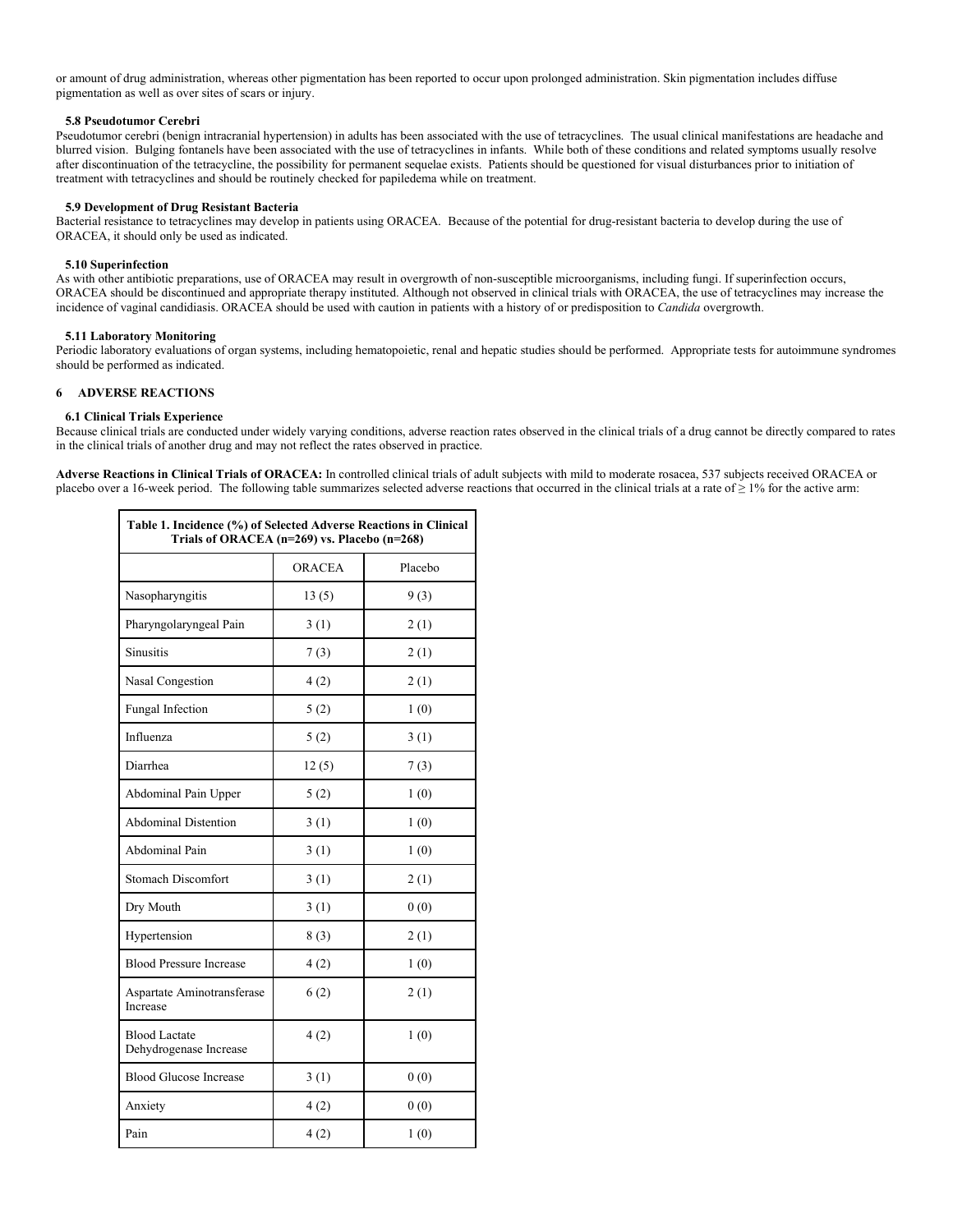| Back Pain      | 3(1) | 0(0) |
|----------------|------|------|
| Sinus Headache | 3(1) | 0(0) |

Note: Percentages based on total number of study participants in each treatment group.

**Adverse Reactions for Tetracyclines:** The following adverse reactions have been observed in patients receiving tetracyclines at higher, antimicrobial doses:

*Gastrointestinal*: anorexia, nausea, vomiting, diarrhea, glossitis, dysphagia, enterocolitis, and inflammatory lesions (with vaginal candidiasis) in the anogenital region. Hepatotoxicity. Esophagitis and esophageal ulcerations have been reported in patients receiving the capsule forms of the drugs in the tetracycline-class. Most of the patients experiencing esophagitis and/or esophageal ulceration took their medication immediately before lying down [*see Dosage and Administration (2)*].

*Renal toxicity*: Rise in BUN has been reported and is apparently dose-related [*see Warnings and Precautions (5.4)*].

*Skin*: maculopapular and erythematous rashes. Exfoliative dermatitis . Photosensitivity is discussed above [*see Warnings and Precautions (5.5)*].

*Hypersensitivity reactions*: urticaria, angioneurotic edema, anaphylaxis, anaphylactoid purpura, serum sickness, pericarditis, and exacerbation of systemic lupus erythematosus.

*Blood:* Hemolytic anemia, thrombocytopenia, neutropenia, and eosinophilia.

## **6.2 Postmarketing Experience**

Because these reactions are reported voluntarily from a population of uncertain size, it is not always possible to reliably estimate their frequency or establish a causal relationship to drug exposure. The following adverse reactions have been identified during post approval use of ORACEA.*Nervous system:* Pseudotumor cerebri (benign intracranial hypertension), headache.

## **7 DRUG INTERACTIONS**

#### **7.1 Anticoagulants**

Because tetracyclines have been shown to depress plasma prothrombin activity, patients who are on anticoagulant therapy may require downward adjustment of their anticoagulant dosage.

## **7.2 Penicillin**

Since bacteriostatic drugs may interfere with the bactericidal action of penicillin, it is advisable to avoid giving tetracycline-class drugs in conjunction with penicillin.

## **7.3 Methoxyflurane**

The concurrent use of tetracycline and methoxyflurane has been reported to result in fatal renal toxicity.

#### **7.4 Antacids and Iron Preparations**

Absorption of tetracyclines is impaired by bismuth subsalicylate, proton pump inhibitors, antacids containing aluminum, calcium or magnesium and iron-containing preparations.

### **7.5 Oral Retinoids**

There have been reports of pseudotumor cerebri (benign intracranial hypertension) associated with the concomitant use of isotretinoin and tetracyclines. Since both oral retinoids, including isotretinoin and acitretin, and the tetracyclines, primarily minocycline, can cause increased intracranial pressure, the concurrent use of an oral retinoid and a tetracycline should be avoided.

#### **7.6 Barbiturates and Anti-epileptics**

Barbiturates, carbamazepine, and phenytoin decrease the half-life of doxycycline.

#### **7.7 Drug/Laboratory Test Interactions**

False elevations of urinary catecholamine levels may occur due to interference with the fluorescence test.

## **8 USE IN SPECIFIC POPULATIONS**

#### **8.1 Pregnancy**

## Risk Summary

Doxycycline may cause reversible inhibition of bone growth and permanent discoloration of deciduous teeth when administered during the second and third trimesters of pregnancy *[see Warnings and Precautions (5.1 and 5.2)].* Available data from published studies have not shown a difference in major birth defect risk with doxycycline exposure in the first trimester of pregnancy compared to unexposed pregnancies. Avoid use of ORECEA during the second and third trimester of pregnancy.

The background risk of major birth defects and miscarriage for the indicated population is unknown. All pregnancies have a background risk of birth defect, loss, or other adverse outcomes. In the U.S. general population, the estimated background risk of major birth defects and miscarriage in clinically recognized pregnancies is 2– 4% and 15–20%, respectively.

#### Data

*Human Data*

Published studies, including epidemiological and observational studies, with use of doxycycline during the first trimester of pregnancy have not identified drug-related increases in major birth defects.

The use of tetracycline during tooth development (second and third trimester of pregnancy) may cause permanent discoloration of deciduous teeth (yellow-gray-brown). This adverse reaction is more common during long-term use of the drug but has been observed following repeated short- term courses.

#### *Animal Data*

Results from animal studies indicate that doxycycline crosses the placenta and is found in fetal tissues.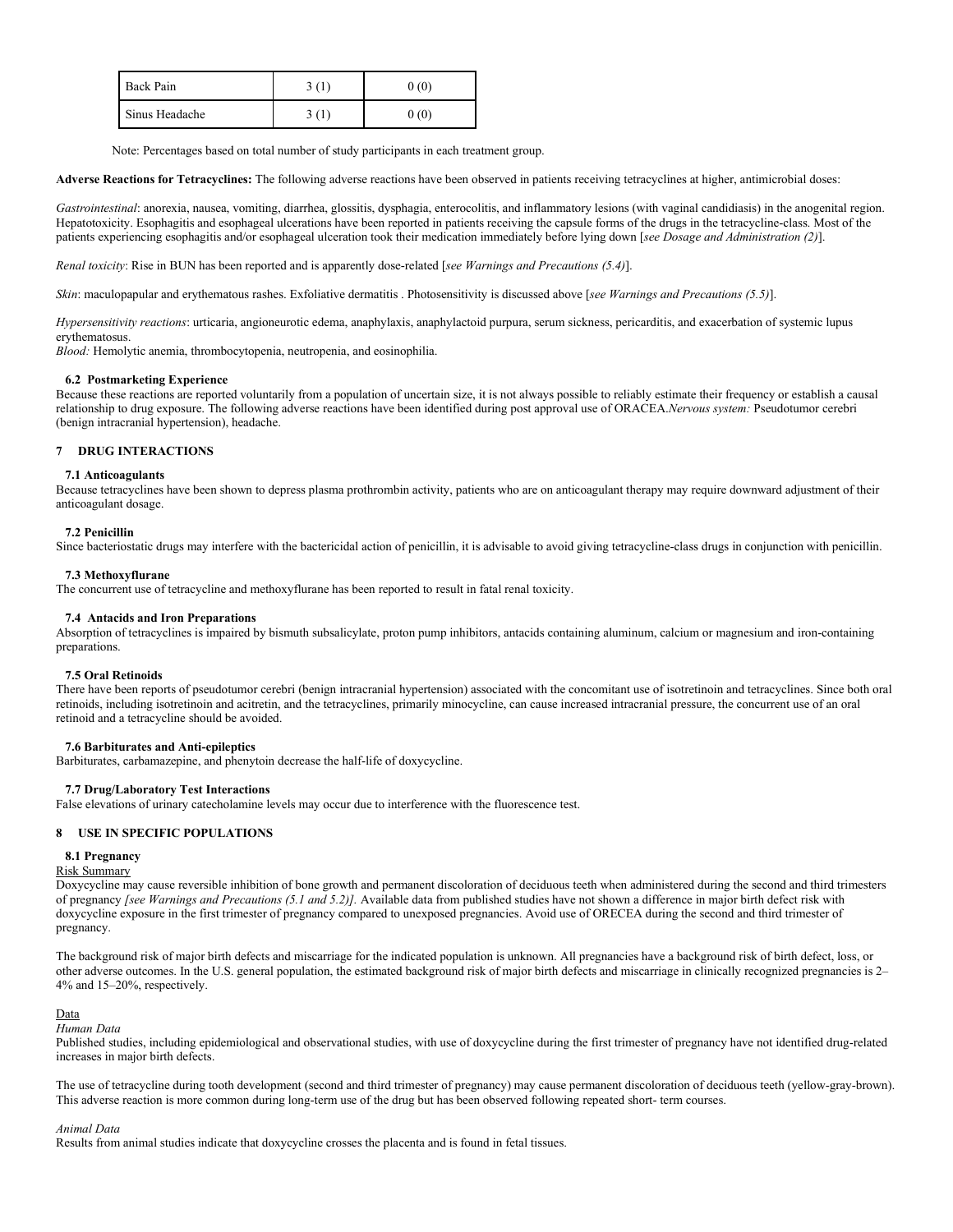#### **8.2 Lactation**

#### Risk Summary

Based on available published data, doxycycline is likely to be present in human breast milk but the specific concentration in breastmilk is not clear. There is no information on the effects of doxycycline on the breastfed infant or the effects on milk production. Because there are other antibacterial drug options available to treat rosacea in lactating women and because of the potential for serious adverse reactions, including tooth discoloration and inhibition of bone growth, advise patients that breastfeeding is not recommended during treatment with ORACEA and for 5 days after the last dose.

## **8.4 Pediatric Use**

ORACEA should not be used in infants and children less than 8 years of age [*see Warnings and Precautions (5.1)*]. ORACEA has not been studied in children of any age with regard to safety or efficacy, therefore use in children is not recommended.

#### **8.5 Geriatric Use**

Clinical studies of ORACEA did not include sufficient numbers of subjects aged 65 and over to determine whether they respond differently from younger subjects. Other reported clinical experience has not identified differences in responses between elderly and younger patients. In general, dose selection for an elderly patient should be cautious, usually starting at the low end of the dosing range, reflecting the greater frequency of decreased hepatic, renal, or cardiac function, and concomitant disease or other drug therapy.

## **11 DESCRIPTION**

ORACEA (doxycycline, USP) Capsules 40 mg are hard gelatin capsule shells filled with two types of doxycycline beads (30 mg immediate release and 10 mg delayed release) that together provide a dose of 40 mg of anhydrous doxycycline  $(C_{22}H_{24}N_2O_8)$ .

The structural formula of doxycycline, USP is:



with an empirical formula of  $C_{22}H_{24}N_2O_8\cdot H_2O$  and a molecular weight of 462.46. The chemical designation for doxycycline is 2-Naphthacenecar-boxamide, 4-(dimethylamino)-1,4,4a,5,5a,6,11,12a-octahydro-3,5,10,12,12a-pentahydroxy-6-methyl-1,11-dioxo-, [4S-(4α, 4aα, 5α, 5aα, 6α,12aα)]-, monohydrate. It is very slightly soluble in water.

Inert ingredients in the formulation are: hypromellose, iron oxide red, iron oxide yellow, methacrylic acid copolymer, polyethylene glycol, Polysorbate 80, sugar spheres, talc, titanium dioxide, and triethyl citrate.

## **12 CLINICAL PHARMACOLOGY**

#### **12.1 Mechanism of Action**

The mechanism of action of ORACEA in the treatment of inflammatory lesions of rosacea is unknown.

#### **12.3 Pharmacokinetics**

ORACEA capsules are not bioequivalent to other doxycycline products. The pharmacokinetics of doxycycline following oral administration of ORACEA was investigated in 2 volunteer studies involving 61 adults. Pharmacokinetic parameters for ORACEA following single oral doses and at steady-state in healthy subjects are presented in Table 2.

| Table 2. Pharmacokinetic Parameters [Mean (±SD)] for ORACEA |    |                    |                     |                                         |                |  |  |
|-------------------------------------------------------------|----|--------------------|---------------------|-----------------------------------------|----------------|--|--|
|                                                             | N  | $Cmax*$<br>(ng/mL) | $Tmax+ (hr)$        | $AUC_{0-\infty}$ *<br>$(ng\cdot hr/mL)$ | $t_1/2^*$ (hr) |  |  |
| Single Dose 40<br>mg capsules                               | 30 | $510 \pm 220.7$    | 3.00<br>$(1.0-4.1)$ | $9227 \pm$<br>3212.8                    | $21.2 \pm 7.6$ |  |  |
| Steady-State#<br>40 mg capsules                             | 31 | $600 \pm 194.2$    | 2.00<br>$(1.0-4.0)$ | $7543 \pm$<br>2443.9                    | $23.2 \pm 6.2$ |  |  |

\*Mean +Median #Day 7

*Absorption:* In a single-dose food-effect study involving administration of ORACEA to healthy volunteers, concomitant administration with a 1000 calorie, high-fat, high-protein meal that included dairy products, resulted in a decrease in the rate and extent of absorption (C<sub>max</sub> and AUC) by about 45% and 22%, respectively, compared to dosing under fasted conditions. This decrease in systemic exposure can be clinically significant, and therefore if ORACEA is taken close to meal times, it is recommended that it be taken at least one hour prior to or two hours after meals.

*Distribution:* Doxycycline is greater than 90% bound to plasma proteins.

*Metabolism:* Major metabolites of doxycycline have not been identified. However, enzyme inducers such as barbiturates, carbamazepine, and phenytoin decrease the half-life of doxycycline.

*Excretion:* Doxycycline is excreted in the urine and feces as unchanged drug. It is reported that between 29% and 55.4% of an administered dose can be accounted for in the urine by 72 hours. Terminal half-life averaged 21.2 hours in subjects receiving a single dose of ORACEA. *Special Populations*

*Geriatric:* Doxycycline pharmacokinetics have not been evaluated in geriatric patients.

*Pediatric:* Doxycycline pharmacokinetics have not been evaluated in pediatric patients [*see Warnings and Precautions (5.1)*].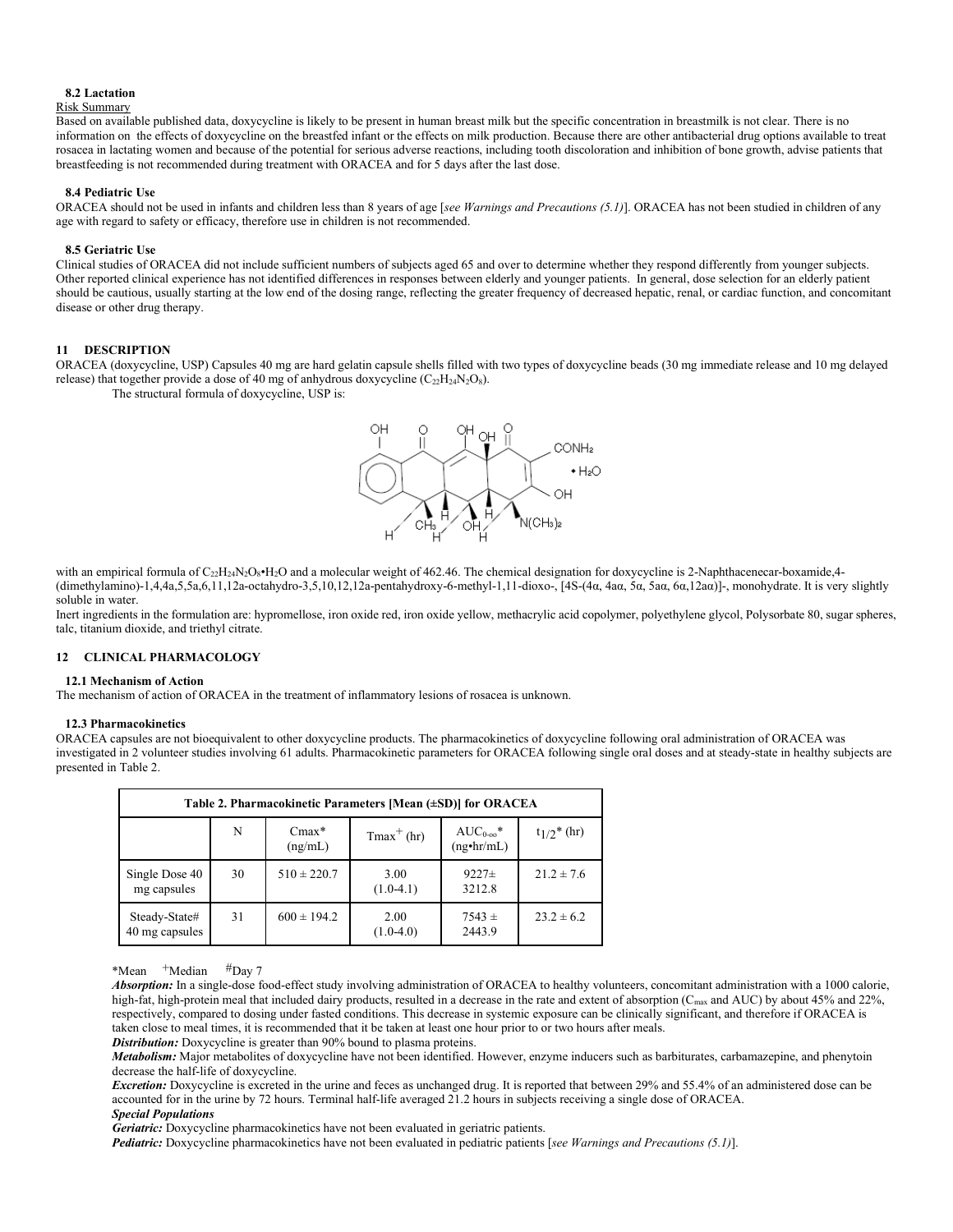*Gender:* The pharmacokinetics of ORACEA were compared in 16 male and 14 female subjects under fed and fasted conditions. While female subjects had a higher C<sub>max</sub> and AUC than male subjects, these differences were thought to be due to differences in body weight/lean body mass. *Race:* Differences in doxycycline pharmacokinetics among racial groups have not been evaluated.

*Renal Insufficiency:* Studies have shown no significant difference in serum half-life of doxycycline in patients with normal and severely impaired renal function. Hemodialysis does not alter the serum half-life of doxycycline.

*Hepatic Insufficiency:* Doxycycline pharmacokinetics have not been evaluated in patients with hepatic insufficiency.

*Gastric Insufficiency:* In a study in healthy volunteers (N=24) the bioavailability of doxycycline is reported to be reduced at high pH. This reduced bioavailability may be clinically significant in patients with gastrectomy, gastric bypass surgery or who are otherwise deemed achlorhydric. *Drug Interactions:* [*see Drug Interactions (7)*].

### **12.4 Microbiology**

Doxycycline is a member of the tetracycline-class of drugs. The plasma concentrations of doxycycline achieved with ORACEA during administration [*see Clinical Pharmacology (12.3) and Dosage and Administration (2.2)*] are less than the concentration required to treat bacterial diseases. ORACEA should not be used for treating bacterial infections, providing antibacterial prophylaxis, or reducing the numbers or eliminating microorganisms associated with any bacterial disease [*see Indications and Usage (1.2)*]. *In vivo* microbiological studies utilizing a similar drug exposure for up to 18 months demonstrated no detectable long term effects on bacterial flora of the oral cavity, skin, intestinal tract and vagina.

## **13 NONCLINICAL TOXICOLOGY**

## **13.1 Carcinogenesis, Mutagenesis, Impairment of Fertility**

Doxycycline was assessed for potential to induce carcinogenesis in a study in which the compound was administered to Sprague-Dawley rats by gavage at dosages of 20, 75, and 200 mg/kg/day for two years. An increased incidence of uterine polyps was observed in female rats that received 200 mg/kg/day, a dosage that resulted in a systemic exposure to doxycycline approximately 12.2 times that observed in female humans who use ORACEA [exposure comparison based upon area under the curve (AUC) values]. No impact upon tumor incidence was observed in male rats up to at 200 mg/kg/day, or in females at the lower dosages studied.

Doxycyline was assessed for potential to induce carcinogenesis in CD-1 mice by gavage at dosages 20, 75, and 150 mg/kg/day in males and at dosages of 20, 100, and 300 mg/kg/day in females. No impact upon tumor incidence was observed in male and female mice at systemic exposures approximately 4.2 and 8.3 times that observed in humans, respectively.

Doxycycline demonstrated no potential to cause genetic toxicity in an *in vitro* point mutation study with mammalian cells (CHO/HGPRT forward mutation assay) or in an *in vivo* micronucleus assay conducted in CD-1 mice. However, data from an *in vitro* mammalian chromosomal aberration assay conducted with CHO cells suggest that doxycycline is a weak clastogen. Oral administration of doxycycline to male and female Sprague-Dawley rats adversely affected fertility and reproductive performance, as evidenced by increased time for mating to occur, reduced sperm motility, velocity, and concentration, abnormal sperm morphology, and increased preand post-implantation losses. Doxycycline induced reproductive toxicity at all dosages that were examined in this study, as even the lowest dosage tested (50 mg/kg/day) induced a statistically significant reduction in sperm velocity. Note that 50 mg/kg/day is approximately 3.6 times the amount of doxycycline contained in the recommended daily dose of ORACEA when compared on the basis of AUC estimates. Although doxycycline impairs the fertility of rats when administered at sufficient dosage, the effect of ORACEA on human fertility is unknown.

## **14 CLINICAL STUDIES**

The safety and efficacy of ORACEA in the treatment of only inflammatory lesions (papules and pustules) of rosacea was evaluated in two randomized, placebocontrolled, multi-centered, double-blind, 16-week Phase 3 trials involving 537 subjects (total of 269 subjects on ORACEA from the two trials) with rosacea (10 to 40 papules and pustules and two or fewer nodules). Mean baseline lesion counts were 20 and 21 for ORACEA and placebo subject groups respectively. Pregnant and nursing women, subjects <18 years of age, and subjects with ocular rosacea and/or blepharitis/meibomianitis who require ophthalmologic treatment were excluded from trials.

At Week 16, subjects in the ORACEA group were evaluated using co-primary endpoints of mean reduction in lesion counts and a dichotomized static Investigator's Global Assessment of Clear or Almost Clear (defined as 1 to 2 small papules or pustules) when compared to the placebo group in both Phase 3 trials.

| Table 3: Clinical Results of ORACEA versus Placebo       |                              |                  |                              |            |  |  |  |
|----------------------------------------------------------|------------------------------|------------------|------------------------------|------------|--|--|--|
|                                                          | Study 1                      |                  | Study 2                      |            |  |  |  |
|                                                          | ORACEA                       | Placebo          | ORACEA                       | Placebo    |  |  |  |
|                                                          | $40 \text{ mg}$<br>$N = 127$ | $N = 124$        | $40 \text{ mg}$<br>$N = 142$ | $N = 144$  |  |  |  |
| Mean Change in Lesion Count<br>from Baseline             | $-11.8$                      | $-5.9$           | $-9.5$                       | $-4.3$     |  |  |  |
| No. (%) of Subjects Clear or<br>Almost Clear in the IGA* | 39 (30.7%)                   | 24<br>$(19.4\%)$ | 21<br>$(14.8\%)$             | $9(6.3\%)$ |  |  |  |

#### \*Investigator's Global Assessment

Subjects treated with ORACEA did not demonstrate significant improvement in erythema when compared to those treated with placebo.

## **16 HOW SUPPLIED/STORAGE AND HANDLING**

ORACEA (beige opaque capsule imprinted with "GLD 40") containing doxycycline, USP in an amount equivalent to 40 mg of anhydrous doxycycline. Bottle of 30 (NDC 0299-3822-30).

#### **Storage:**

All products are to be stored at controlled room temperatures of 59°F - 86°F (15°C - 30°C) and dispensed in tight, light-resistant containers (USP). Keep out of reach of children.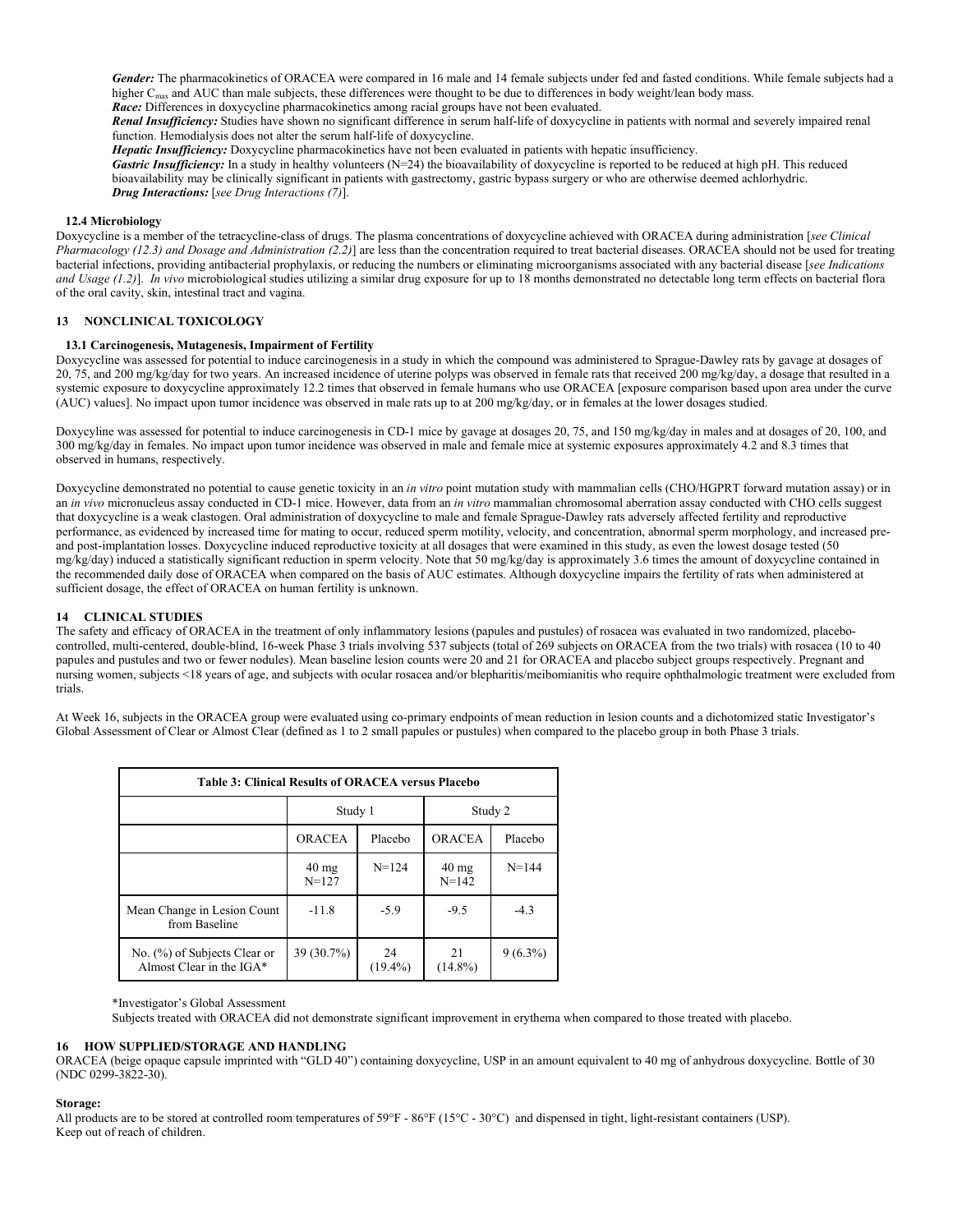## **17 PATIENT COUNSELING INFORMATION**

See FDA-approved patient labeling (Patient Information)

Patients taking ORACEA Capsules 40 mg should receive the following information and instructions:

- Advise pregnant women that doxycycline, like other tetracycline-class drugs, may cause permanent discoloration of deciduous teeth and reversible inhibition of bone growth when administered during the second and third trimesters of pregnancy *[see Warnings and Precautions (5.1 and 5.2) and Use in Specific Populations (8.1)].*
- Advise women not to breastfeed during treatment with ORACEA and for 5 days after the last dose *[see Use in Specific Populations (8.2)].*
- Advise patients that use of tetracycline class drugs orally during tooth development (infancy and childhood up to the age of 8 years) may cause permanent discoloration of the teeth (yellow-gray-brown).
- Advise patients that use of doxycycline, like other tetracycline-class drugs, may cause inhibition of bone growth when administered during infancy and childhood.
- Advise patients that pseudomembranous colitis can occur with doxycycline therapy. If patients develop watery or bloody stools, they should seek medical attention.
- Advise patients that pseudotumor cerebri can occur with doxycycline therapy. If patients experience headache or blurred vision they should seek medical attention.
- Photosensitivity manifested by an exaggerated sunburn reaction has been observed in some individuals taking tetracyclines, including doxycycline. Patients should minimize or avoid exposure to natural or artificial sunlight (tanning beds or UVA/B treatment) while using doxycycline. If patients need to be outdoors while using doxycycline, they should wear loose-fitting clothes that protect skin from sun exposure and discuss other sun protection measures with their physician. Treatment should be discontinued at the first evidence of sunburn.
- Autoimmune syndromes, including drug-induced lupus-like syndrome, autoimmune hepatitis, vasculitis and serum sickness have been observed with tetracycline-class drugs, including doxycycline. Symptoms may be manifested by arthralgia, fever, rash and malaise. Patients who experience such symptoms should be cautioned to stop the drug immediately and seek medical help.
- Counsel patients about discoloration of skin, scars, teeth or gums that can arise from doxycycline therapy.
- Advise patients to take ORACEA exactly as directed. Increasing doses beyond 40 mg every morning may increase the likelihood that bacteria will develop resistance and will not be treatable by other antibacterial drugs in the future.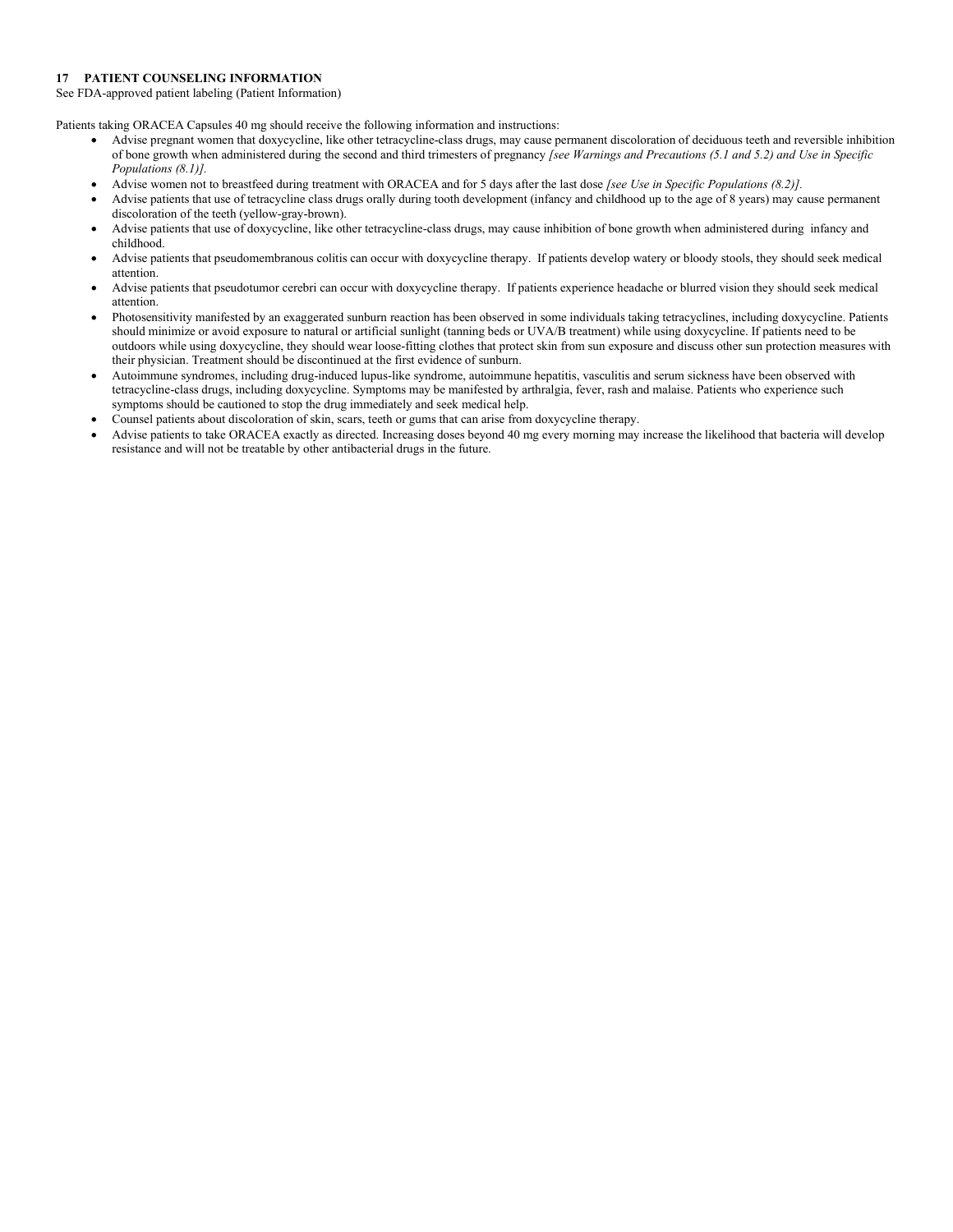# **PATIENT INFORMATION ORACEA (Or-RAY-sha) (doxycycline) capsules**

Read this Patient Information before you start taking ORACEA and each time you get a refill. There may be new information. This information does not take the place of talking to your doctor about your medical condition or treatment.

# **What is ORACEA?**

ORACEA is a tetracycline class medicine. ORACEA is a prescription medicine used in adults to treat only pimples or bumps (papules and pustules) caused by a condition called rosacea. ORACEA does not lessen redness caused by rosacea. ORACEA should not be used for the treatment or prevention of infections.

It is not known if ORACEA is:

- effective for use for longer than 16 weeks.
- safe for use longer than 9 months.
- safe and effective in children. ORACEA should not be used in infants and children less than 8 years of age because it may cause stained teeth in infants and children.

# **Who should not take ORACEA?**

Do not take ORACEA if you are allergic to doxycycline or other medicines in the tetracycline class. Ask your doctor or pharmacist for a list of these medicines if you are not sure.

# **What should I tell my doctor before taking ORACEA?**

Before you take ORACEA tell your doctor if you:

- have kidney problems.
- have liver problems.
- have diarrhea or watery stools.
- have vision problems.
- have had surgery on your stomach (gastric surgery).
- have or had a yeast or fungal infection in your mouth or vagina.
- have any other medical condition.
- are pregnant or plan to become pregnant. ORACEA may harm your unborn baby. Taking ORACEA while you are pregnant may cause serious side effects on the growth of bone and teeth of your baby. Stop taking ORACEA and call your doctor right away if you become pregnant while taking ORACEA.
- are breastfeeding or plan to breastfeed. ORACEA can pass into your breast milk and may harm your baby. Talk to your doctor about the best way to feed your baby if you take ORACEA. You and your doctor should decide if you will take ORACEA or breastfeed. You should not do both.

Tell your doctor about all of the medicines you take, including prescription and non-prescription medicines, vitamins, and herbal supplements. ORACEA and other medicines can affect each other causing serious side effects.

# **Especially tell your doctor if you take:**

- a blood thinner medicine.
- a penicillin (antibacterial medicine).
- proton pump inhibitors or antacids that contain aluminum, calcium, or magnesium.
- products containing iron or bismuth subsalicylate.
- a medicine taken by mouth that contains isotretinoin or acitretin.
- a medicine to treat seizures, such as carbamazepineor or phenytoin.

Ask your doctor or pharmacist for a full list of these medicines, if you are not sure.

Know the medicines you take. Keep a list of your medicines and show it to your doctor and pharmacist when you get a new medicine.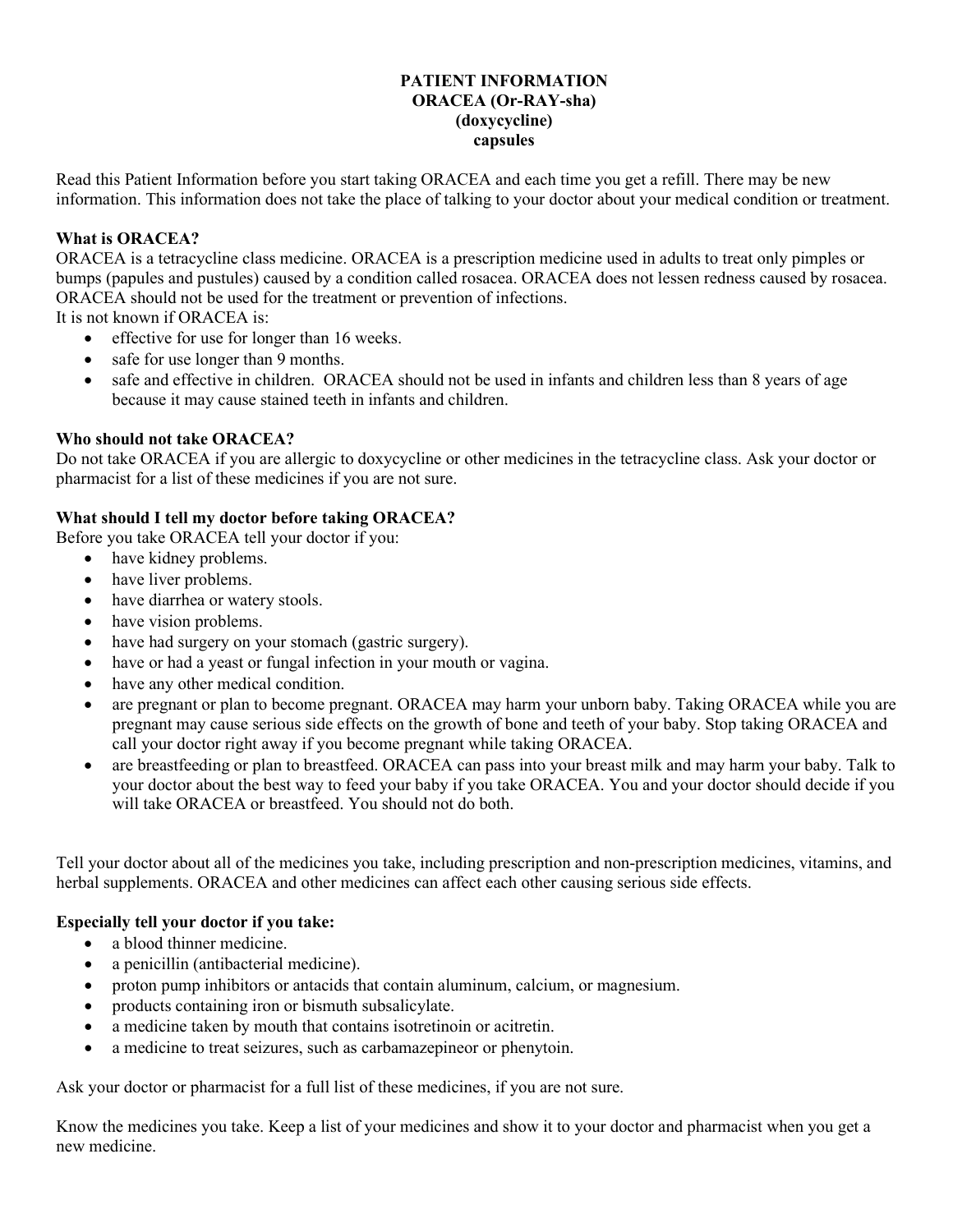# **How should I take ORACEA?**

- Take ORACEA exactly as prescribed by your doctor. Taking more than your prescribed dose may increase your chance of side effects, including the chance that bacteria will become resistant to ORACEA.
- Take ORACEA 1 time a day in the morning on an empty stomach.
- You should take ORACEA at least one hour before or two hours after a meal.
- Take ORACEA with enough fluid to completely swallow the capsule and to lower your risk of getting irritation or ulcer in your esophagus. Your esophagus is the tube that connects your mouth to your stomach.
- If you took too much ORACEA call your doctor right away.
- Your doctor may do blood tests during treatment with ORACEA to check for side effects.

# **What should I avoid while taking ORACEA?**

Avoid sunlight or artificial sunlight, such as a tanning booth or sunlamp. You could get severe sunburn. Use sunscreen and wear clothes that cover your skin while out in sunlight.

# **What are the possible side effects of ORACEA?**

ORACEA may cause serious side effects, including:

- **Harm to an unborn baby**. See "**What should I tell my doctor before taking ORACEA?"**
- **Permanent teeth discoloration**. ORACEA may permanently turn a baby or child's teeth yellow-grey-brown during tooth development. ORACEA should not be used during tooth development. Tooth development happens in the last half of pregnancy, and from birth to 8 years of age. See "What should I tell my doctor before taking ORACEA?"
- **Intestine infection (pseudomembranous colitis).** Pseudomembranous colitis can happen with most antibiotics, including ORACEA. Call your doctor right away if you get diarrhea or bloody stools.
- **Immune system reactions including a lupus-like syndrome, hepatitis,and inflammation of blood or lymph vessels (vasculitis).** Stop taking ORACEA and tell your doctor right away if you get joint pain, fever, rash, or body weakness.
- **Discoloration (hyperpigmentation).** ORACEA can cause darkening of your skin, scars, teeth, gums, nails, and whites of your eyes.
- **Benign intracranial hypertension, also called pseudotumor cerebri.** This is a condition where there is high pressure in the fluid around the brain. This swelling may lead to vision changes and permanent vision loss. Stop taking ORACEA and tell your doctor right away if you have blurred vision, vision loss, or unusual headaches.

# **The most common side effects of ORACEA include:**

- soreness in the nose and throat
- sinus infection
- fungus infection
- flu-like symptoms
- diarrhea
- stomach (abdominal) bloating or pain
- high blood pressure (hypertension)
- change in certain blood tests

Tell your doctor if you have any side effect that bothers you or that does not go away.

These are not all the possible side effects of ORACEA. For more information, ask your doctor or pharmacist.

Call your doctor for medical advice about side effects. You may report side effects to FDA at 1-800-FDA-1088.

You may also report side effects to Galderma Laboratories, L.P. at 1-866-735-4137

# **How should I store ORACEA?**

- Store ORACEA at room temperature between 59°F to 86°F (15°C to 30°C).
- Keep ORACEA in a tightly closed container.
- Keep ORACEA inside container and out of light.

# **Keep ORACEA and all medicine out of the reach of children.**